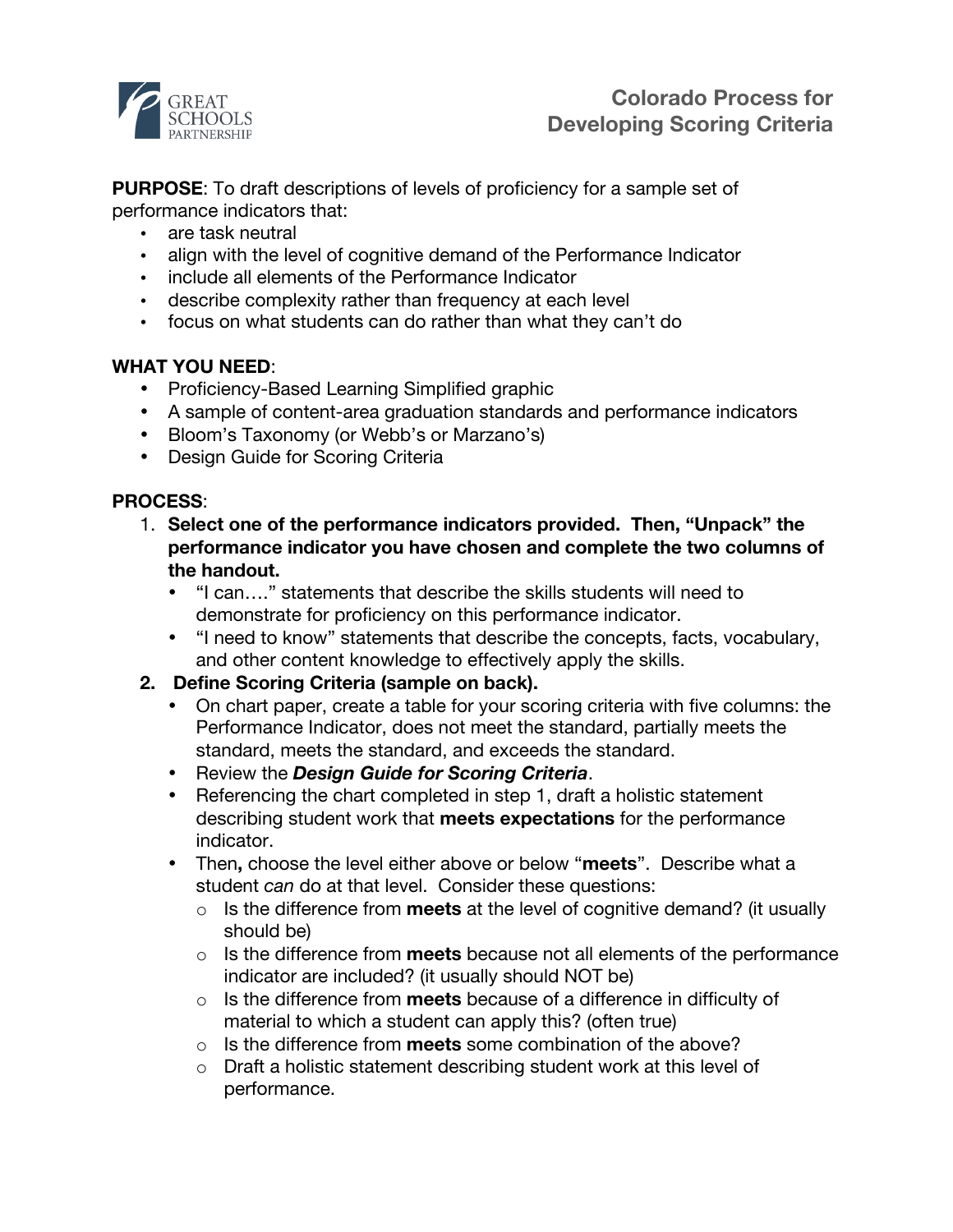

• Repeat this process to complete all four levels.

#### **3. Debrief the process.**

What worked well? What was challenging? What are we learning that we can apply as we continue this work?

# **Scoring Criteria Sample**

| <b>Performance Indicator</b>                                                                                                                                                                                                                                                     | <b>Does Not</b><br>Meet the<br><b>Standard</b>                             | <b>Partially</b><br><b>Meets the</b><br><b>Standard</b>                                                   | <b>Meets the</b><br><b>Standard</b>                                                                            | <b>Exceeds the</b><br><b>Standard</b>                                                                                                          |
|----------------------------------------------------------------------------------------------------------------------------------------------------------------------------------------------------------------------------------------------------------------------------------|----------------------------------------------------------------------------|-----------------------------------------------------------------------------------------------------------|----------------------------------------------------------------------------------------------------------------|------------------------------------------------------------------------------------------------------------------------------------------------|
| c. Determine or clarify the<br>meaning of words and<br>phrases as they are<br>used in the text.<br>including figurative,<br>connotative, and<br>technical meanings;<br>analyze the impact of<br>specific word and<br>phrase choices on<br>meaning and tone (4,<br>Language 4,5). | I can<br>determine the<br>meanings of<br>unfamiliar<br>words in a<br>text. | I can identify<br>key words and<br>phrases in a<br>text that<br>contribute to<br>its meaning<br>and tone. | I can analyze<br>the impact of<br>word and<br>phrase choices<br>on the<br>meaning<br>and/or tone in<br>a text. | I can analyze<br>how the author's<br>word choices<br>affect his or her<br>meaning and/or<br>tone in texts that<br>are above my<br>grade level. |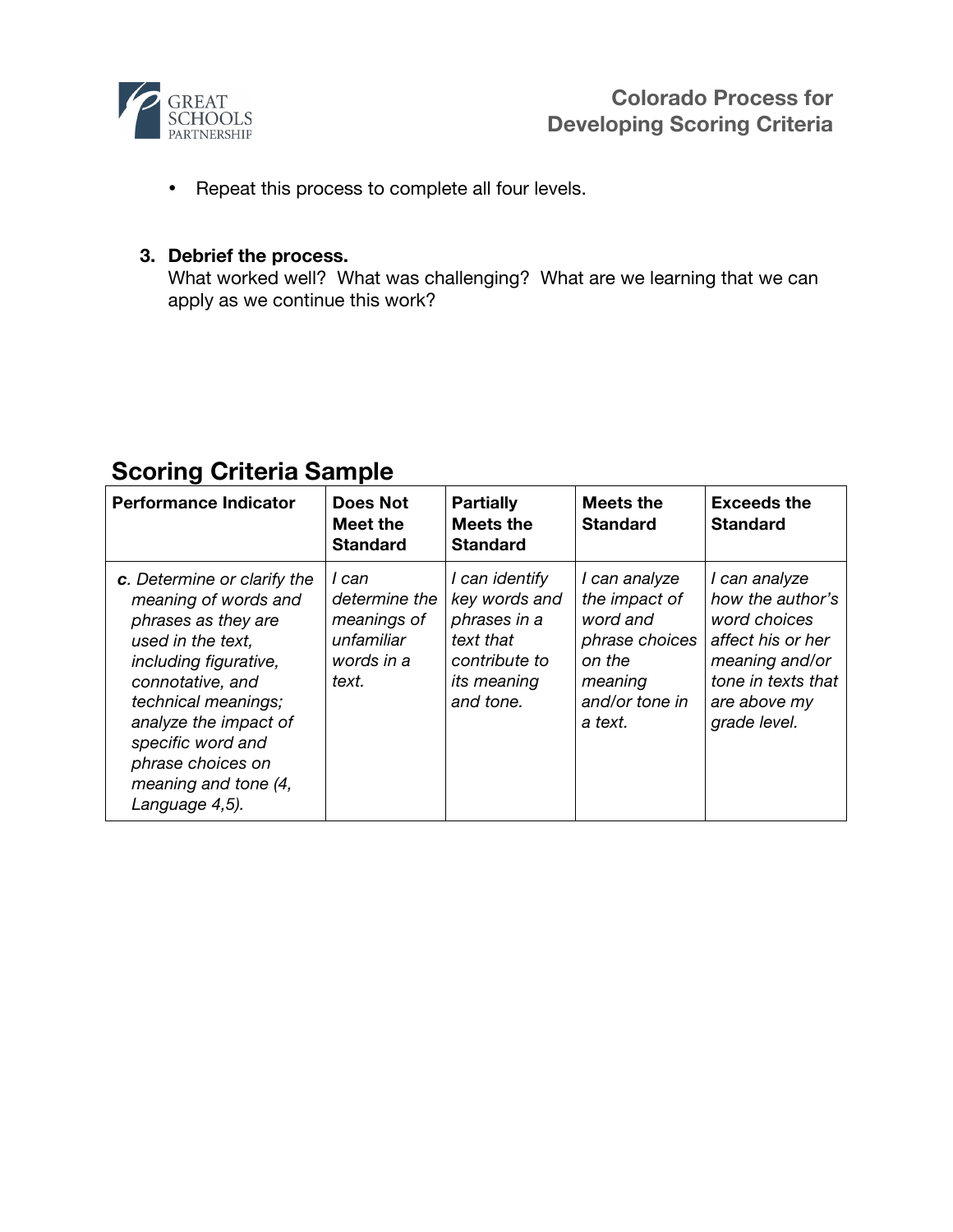

| Performance Indicator | I can | Need to know |
|-----------------------|-------|--------------|
|                       |       |              |
|                       |       |              |
|                       |       |              |
|                       |       |              |
|                       |       |              |
|                       |       |              |
|                       |       |              |
|                       |       |              |
|                       |       |              |
|                       |       |              |
|                       |       |              |
|                       |       |              |
|                       |       |              |
|                       |       |              |
|                       |       |              |
|                       |       |              |
|                       |       |              |
|                       |       |              |
|                       |       |              |
|                       |       |              |
|                       |       |              |

| Performance Indicator | $l$ can | Need to know |
|-----------------------|---------|--------------|
|                       |         |              |
|                       |         |              |
|                       |         |              |
|                       |         |              |
|                       |         |              |
|                       |         |              |
|                       |         |              |
|                       |         |              |
|                       |         |              |
|                       |         |              |
|                       |         |              |
|                       |         |              |
|                       |         |              |
|                       |         |              |
|                       |         |              |
|                       |         |              |
|                       |         |              |
|                       |         |              |
|                       |         |              |
|                       |         |              |